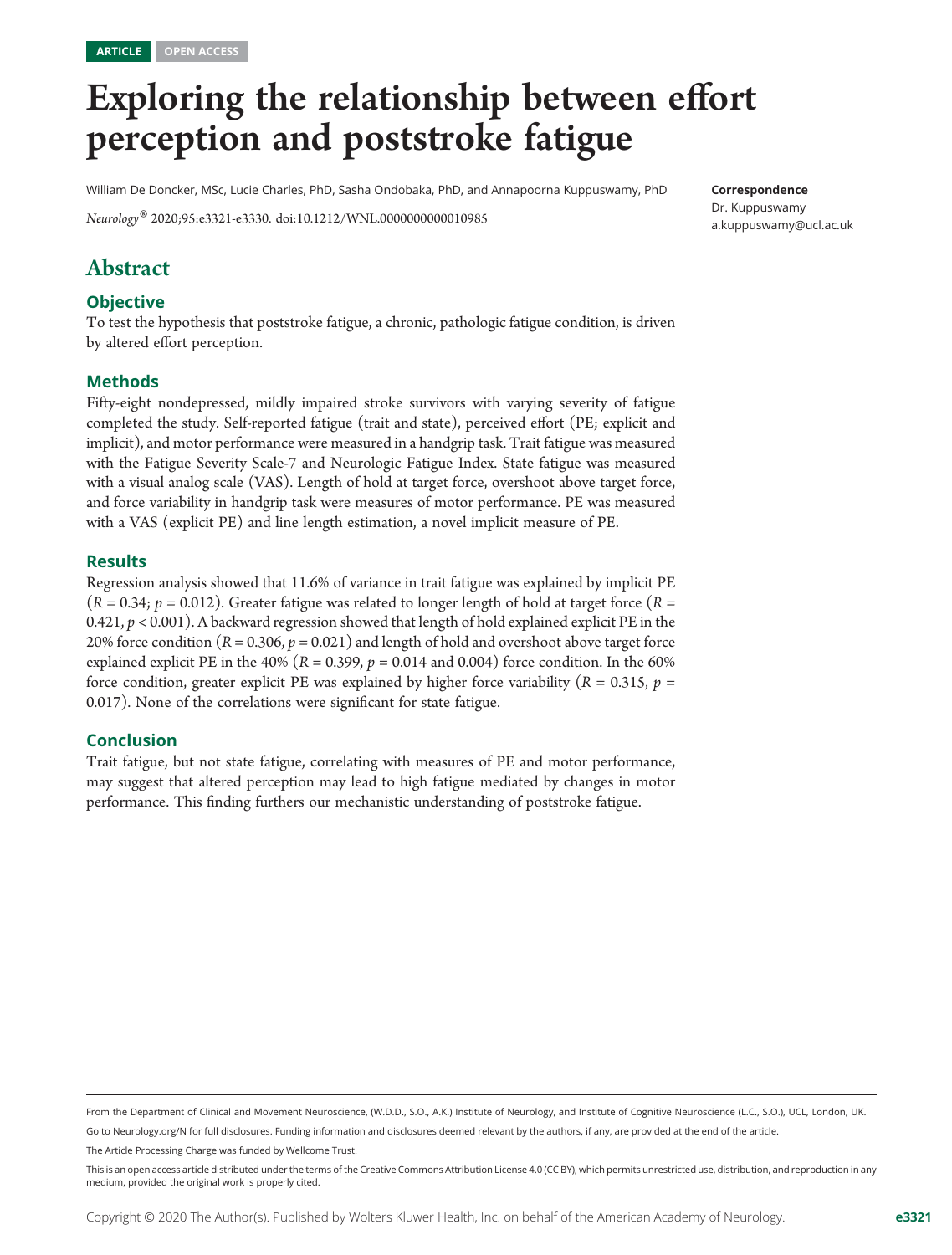# **Glossary**

 $ARAT = Action Research Arm Test; CI = confidence interval; CST = corticospinal tract; FSS-7 = Fatigue Severity Scale 7;$ MT = length of hold; MVF = maximum voluntary force; NFI = Neurological Fatigue Index; NHPT = Nine-Hole Peg Test; PE = perceived effort;  $PSF$  = poststroke fatigue;  $SL$  = number of lines reported as long;  $T$  = force variability;  $TO$  = target overshoot; VAS = visual analog scale;  $VAS_{20}$  = explicit PE in 20% MVF condition;  $VAS_{40}$  = explicit PE in 40% MVF condition;  $VAS_{60}$  = explicit PE in 60% MVF condition.

Fatigue after stroke, sometimes years after stroke, is prevalent, yet little is known about its underlying mechanisms.<sup>1</sup> We proposed a sensory attenuation model of poststroke fatigue (PSF) in which poor sensory attenuation leads to heightened perception of effort, resulting in high fatigue. $<sup>2</sup>$ </sup>

Perceived effort (PE) is believed to arise from a combination of top-down (expected) and bottom-up (actual) sensory inputs that encode muscle contraction. The jury is still out regarding the extent of relative top-down and bottom-up contributions to the experienced  $PE<sup>3-10</sup>$ . The active inference framework of PE assumes that both top-down and bottom-up processes are gain modulated and that PE is a psychophysical output of the gain function. $11,12$  We proposed that in PSF heightened PE is driven by altered efferent (top-down) gain.<sup>2</sup> There is no experimental evidence of altered PE in PSF. In this study, we provide evidence of heightened PE in PSF and put forward a rationale for how altered PE could result in PSF.

Reports of perception are subject to response bias arising from a number of sources.<sup>13,14</sup> In a highly stigmatized and underrecognized<sup>15,16</sup> condition such as PSF, response bias is tackled by introducing a novel implicit measure of PE. Visual perception is influenced by effort and line length perception<sup>17,18</sup>; a visual perceptual task is used as an implicit measure of PE.

Therefore, in this investigation we show that higher PE could result in high PSF, higher PE influences motor performance, and visual perceptual tasks can be used as a measure of PE.

# Methods

#### Standard protocol approvals, registrations, and patient consents

The study was approved by London Bromley Research Ethics Committee (REC reference No. 16/LO/0714). Written informed consent was obtained from all patients in accordance with the Declaration of Helsinki.

#### **Participants**

Patients with stroke were recruited via the Clinical Research Network from the University College NHS Trust Hospital, departmental Stroke Database, and the community. Four hundred thirty-six patients with stroke were contacted between January 2017 and June 2019. Patients were screened on the basis of the following criteria: (1) first-time ischemic or hemorrhagic stroke, (2) stroke at least 3 months before the study,

(3) no other neurologic disorder, and (4) not taking antidepressants or other centrally acting medication. Patients who met the initial screening criteria were screened for a second time for the following: (5) depression scores  $\leq 11$  assessed with the Hospital Anxiety and Depression Scale, (6) no sensory impairment, and (7) grip strength and manual dexterity of the affected hand (at least 60% of unaffected hand) assessed with a handheld dynamometer and the Nine-Hole Peg Test (NHPT) respectively. One hundred thirty-two patients were interested in taking part in the study and met the initial screening criteria, of whom 113 met all eligibility criteria. To obtain a medium sized effect ( $f^2$  = 0.15) with statistical power of 0.8 at an  $\alpha$  level of 0.05 using a single predictor, 54 datasets were deemed necessary. Fifty-eight patients with stroke took part in the experiment between January 2018 and June 2019. More patients were recruited than necessary to have at least 54 datasets that were eligible for final analysis. Self-reported fatigue was captured with the Neurologic Fatigue Index (NFI), a stroke-specific index,<sup>19</sup> and the Fatigue Severity Scale 7 (FSS-7), which has been widely used and validated across different conditions.<sup>20</sup>

#### Procedure

In this single-session cross-sectional study, patients performed a PE task on a desktop computer running Psychtoolbox [\(psychtoolbox.org\)](http://psychtoolbox.org) implemented within MATLAB (2016b, MathWorks, Natick, MA). Trait fatigue, a retrospective measure of fatigue based on recall, measuring the experience and effect of fatigue over 2 weeks leading up to the day of testing, was measured with 2 questionnaires (FSS-7 and NFI-Stroke). State fatigue, the momentary state of fatigue at the time and day of testing, was measured with the visual analog scale (VAS). PE was measured with a VAS and line length estimation, an explicit and implicit measure of PE, respectively. Written instructions were given to each patient before the start of the experiment.

#### Line length familiarization

Patients were shown 6 lines: 3 belonged to the short category (1, 2, and 3 cm), and 3 belonged to the long category (10, 11, and 12 cm). After presentation of the 6 lines, patients were shown each of the learned lines without information about the category it belonged to, and were asked to judge the line length. Patients responded using the keyboard: left arrow key for short and right arrow key for long. They were then asked to rate their confidence in their response using a VAS. If patients' response was <100% correct, the procedure was repeated until they were able to distinguish between short and long lines.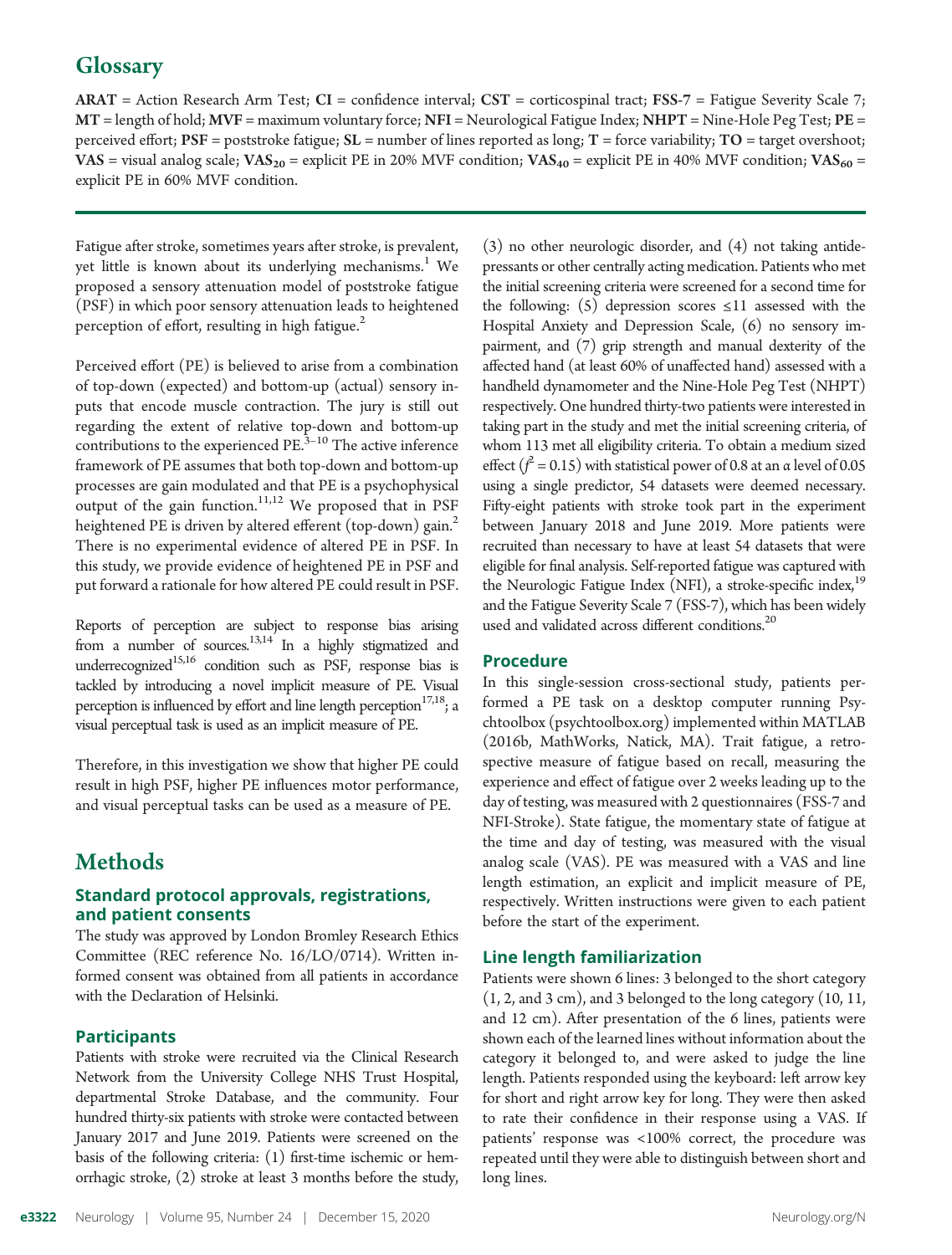#### PE paradigm

Patients sat facing a monitor (DELL 1909W, 19-in LCD display), held a handgrip dynamometer (Biometrics Ltd, Cwmfelinfach, Wales) with their dominant hand, and performed an isometric handgrip task. Force data from the dynamometer were acquired at 500 Hz via a data acquisition interface (Power1401, CED) and recorded in MATLAB (2016b, MathWorks). Each trial was 5 seconds long, in which patients were required to sustain a grip force for 3 seconds at 3 different levels: 20%, 40%, or 60% of their maximum voluntary force (MVF). Immediate force feedback was shown on the monitor as filling of a red bar, which turned green once the minimal required target force was reached. The minimal target force for each trial was indicated by a cross on the screen. The grip force–visual feedback relationship was individually adjusted for every patient to eliminate potential influence on PE. Before the experiment, patients practiced each force level with their dominant hand to familiarize themselves with the effort required. After each grip, participants performed a line length estimation. The line presented could have a length of 3.5 to 8.5 cm with a total of 24 different line lengths, 12 short and 12 long. Twenty-four lines presented under the 3 force conditions resulted in a total of 72 trials. The order of forces and line lengths was randomized with equal numbers of the 3 different force levels in each block. The experiment consisted of 3 blocks of 24 trials. Participants reported if the presented line was short or long by using the left and right arrow key of the keyboard, respectively. They were instructed to base their estimation on the length of lines presented during the familiarization phase. If they determined the presented line to be shorter than half the length of the longest line presented during the familiarization (12 cm), they reported short; otherwise, they reported long. There was no time limit on their response. They then rated their confidence using a VAS ranging from "not at all confident" to "very confident." The intertrial interval was 1.5 seconds. The implicit PE task is shown in figure 1A.

After 3 blocks, participants performed a final block of 9 trials. This block was used as an explicit measure of PE (figure 1B). Each trial consisted of a 5-second grip with visual feedback at the 3 different force levels, 20%, 40%, or 60% of MVF, with 3 trials for each force level. This was followed by the question, "How effortful was the squeeze?" Patients had to respond using a VAS ranging from "not at all" to "very hard."

#### Analysis

Data were extracted from MATLAB into SigmaPlot (Sigma-Plot Version 13.0) for statistical analysis.

#### Fatigue questionnaires

Fatigue questionnaires were scored with the standard procedures in which the average of each of the 7 statement scores was considered the participant's overall fatigue score. FSS-7 is a scale of 1 to 7 with 7 being the highest fatigue and 1 being no fatigue. NFI is a scale of 0 to 3 with 3 being the highest fatigue and 0 being the lowest fatigue. FSS-7 was the

primary fatigue scale; therefore, for all further analyses, fatigue scores refer to FSS-7 scores. The effect of FSS-7 on the patient demographics was examined with a Fisher exact test for categorical data and a Spearman correlation for continuous data.

#### PE–explicit

VAS scores were averaged across the 3 trials in each force level (20%, 40%, and 60% MVF) for individual participants and were called  $VAS_{20}$ ,  $VAS_{40}$ , and  $VAS_{60}$ , respectively.

#### PE–implicit

Two types of measures were extracted from the implicit PE trials. (1) A sum of the number of lines reported as long (SL) for each individual in each force level  $(SL_{20}, SL_{40}, and SL_{60})$ refer to number of lines in the 20%, 40%, and 60% MVF conditions). The total number of lines presented was 24 at each force level. Participants who reported all 72 lines to be long/short were excluded because this was taken as a failure to understand task instructions. Three participants were excluded on the basis of this criterion. (2) The proportion of long line responses categorized as long for each line length presented was calculated separately for each force condition in each participant. This measure allowed us to fit a psychometric curve for each participant in each force condition (the 20%, 40%, and 60% MVF), determining their sensitivity and bias in line length discrimination. From this fit, the sensory threshold (i.e., the point of equal proportion of response for each response option) and the sensory slope (defined as the inverse of the difference in line length observed between the point of 25% and 75% proportions of long line responses) were extracted. These measures were then compared across force conditions with paired  $t$  test  $(2 \text{ tailed})$  and correlated to fatigue score (FSS-7).

#### Confidence

Confidence reports were made on a 0-to-10 VAS. To estimate the precision of confidence reports, a similar psychometric curve fitting approach to the proportion of response was used. The 0 to 10 confidence ratings were transformed according to the response so that a value of 0 would indicate maximal confidence in a short response and 1 would indicate a maximal confidence in a long response, 0.5 indicating the lowest confidence in both responses. The obtained confidence measure was averaged for each force condition, and a psychometric curve was fitted to the obtained average confidence. As for the previous analysis, the sensory threshold and sensory slopes of each participant in each force condition were extracted and correlated to fatigue scores.

#### Motor performance and motor control

Three measures of motor performance were extracted from the isometric handgrip task for each MVF condition (20%, 40%, and 60%): (1) length of hold (MT), the maximal time in seconds spent above target in each trial, averaged across trials in each condition  $(MT_{20}$ ,  $MT_{40}$ ,  $MT_{60}$ ); (2) target overshoot (TO), the mean force exerted in each individual trial for the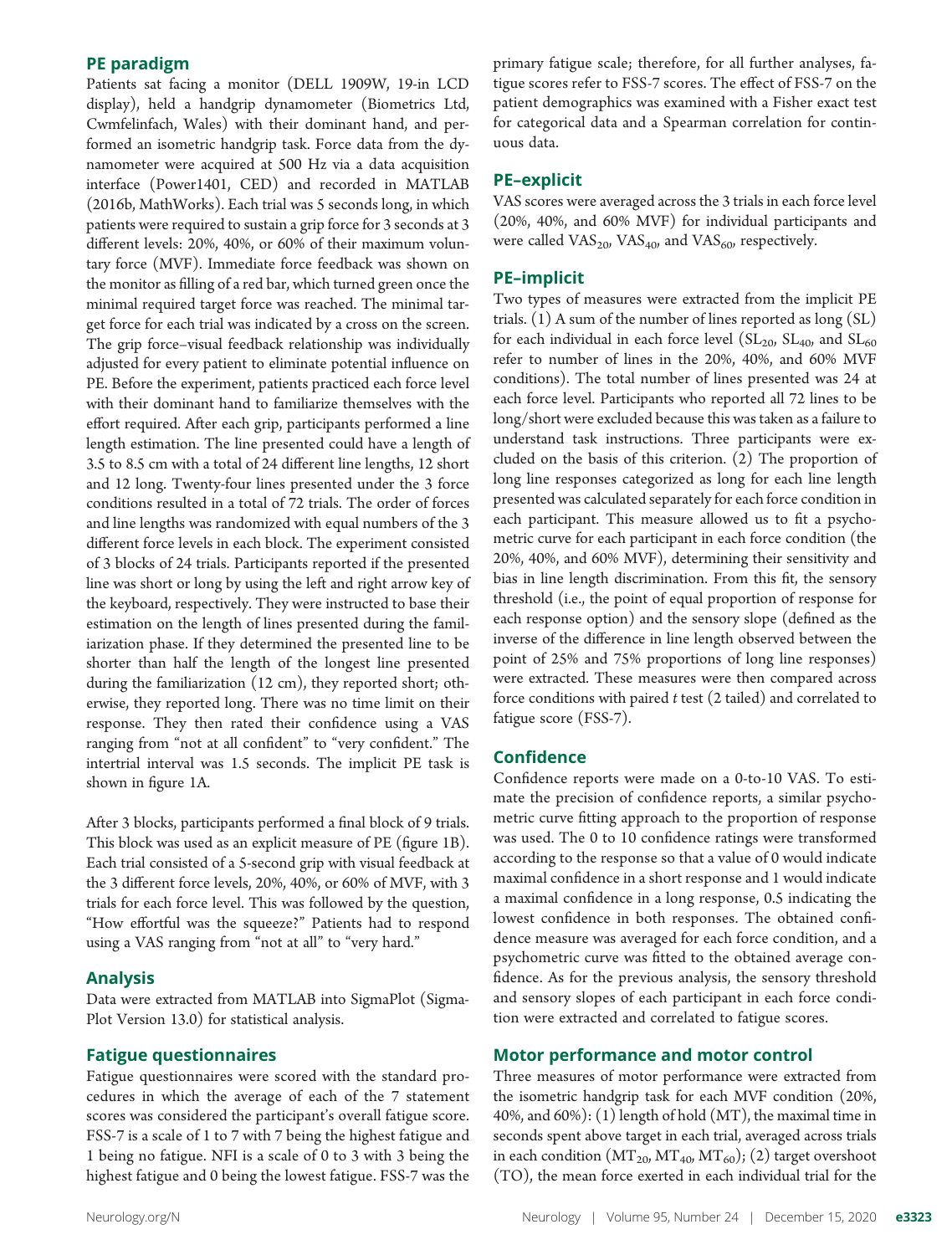MT, expressed as a percentage of maximal force and averaged across trials in each condition  $(TO_{20}$ ,  $TO_{40}$ ,  $TO_{60})$ ; and (3) force variability (T), the number of transitions in the force trace during the time above target, counted and taken as the measure of T in each condition  $(T_{20}, T_{40}, T_{60})$ . TO and MT were taken as motor performance parameters, and T was taken as a motor control parameter. A sample force trace of a single trial with the 3 measures of motor performance extracted is shown in figure 1C.

#### Data availability

The data are available from the corresponding author [\(a.kuppuswamy@ucl.ac.uk](mailto:a.kuppuswamy@ucl.ac.uk)) on reasonable request.

# Results

Fifty-eight patients with stroke (18 female, mean [SD] age 59.93 [12.44] years, mean [SD] time since stroke 4.23 [4.69] years) with mild physical impairment (mean [SD] grip score 91.03 [22.87], mean [SD] NHPT score 87.9 [23.21], mean

#### **Figure 1 Task design**

[SD] Action Research Arm Test [ARAT] score 99.21 [3.42]) completed the study. FSS-7 and state fatigue scores ranged from 1 to 7 (total scale range 1–7) and 0 to 8 (total scale range 0–10) respectively. Patient demographics can be found in table 1. There was no significant difference in FSS-7 score on the basis of sex, hemisphere affected, or dominant hand and no significant correlation between FSS-7 score and age, time since stroke, grip, NHPT, ARAT, Symbol Digit Modalities Test, and anxiety score. There was a significant correlation between FSS-7 score and depression score, NFI score, and state fatigue (table 1).

#### Collinearity analysis for PE and motor measures

A Pearson product-moment correlation analysis was performed between the explicit measures of PE ( $VAS_{20}$ ,  $VAS_{40}$ , VAS<sub>60</sub>) and implicit measures of PE ( $SL_{20}$ ,  $SL_{40}$ ,  $SL_{60}$ ) in the 3 force conditions of 20%, 40%, and 60% maximal voluntary force. There were significant correlations between  $\mathrm{VAS}_{20}$  and VAS<sub>40</sub> ( $r[56] = 0.288$ ,  $p = 0.03$ , confidence interval [CI] −0.27 to 3.44]) and between VAS<sub>40</sub> and VAS<sub>60</sub> ( $r[56]$  = 0.397,  $p = 0.002$ , CI 1.74–7.41) but not between VAS<sub>20</sub> and



maximum voluntary contraction [MVF]). Patients performed an isometric handgrip task using a handheld dynamometer and were instructed to get the bar to the target force level. (C) Example force trace with the 3 measures of motor performance (target overshoot [TO], length of hold [MT], force variability [T]). After 5 seconds, patients performed a line length estimation followed by confidence judgment in the implicit PE trials or explicitly reported how effortful the trial was in the explicit PE trials.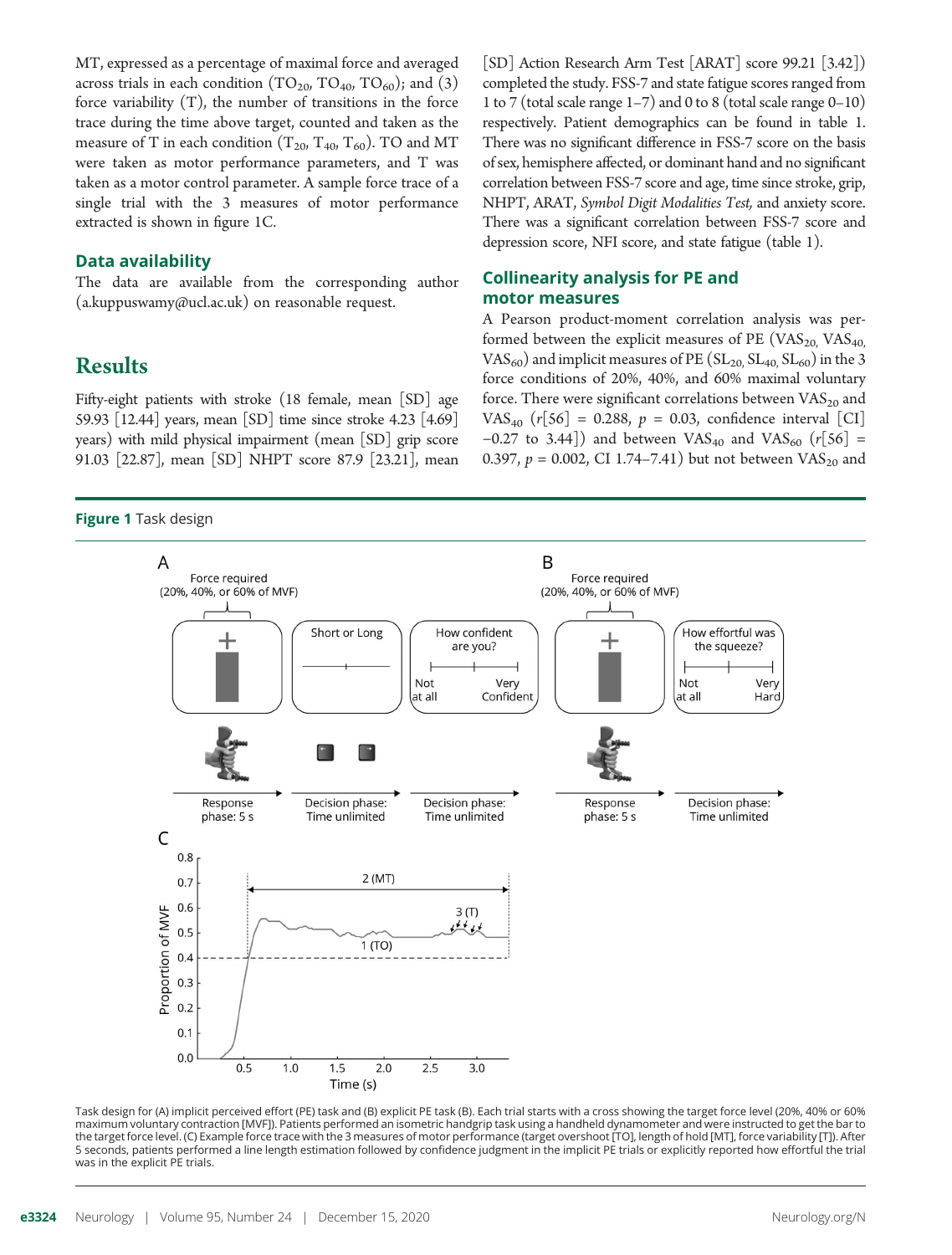Table 1 Demographics

|                                           | Patients ( $n = 58$ ) | p Value  |
|-------------------------------------------|-----------------------|----------|
| Sex, n (%)                                |                       | 0.3207   |
| Female                                    | 18 (31.03)            |          |
| Male                                      | 40 (68.97)            |          |
| Hemisphere affected, n (%)                |                       | 0.9681   |
|                                           |                       |          |
| Left hemisphere                           | 30 (51.72)            |          |
| <b>Right hemisphere</b>                   | 28 (48.28)            |          |
| Dominant hand, n (%)                      |                       | 0.2366   |
| <b>Right hand</b>                         | 55 (94.83)            |          |
| <b>Left hand</b>                          | 3(5.17)               |          |
| Age, y                                    |                       |          |
| Mean (SD)                                 | 59.93 (12.44)         | 0.0511   |
| Time since stroke, y                      |                       |          |
| Mean (SD)                                 | 4.23 (4.69)           | 0.3458   |
| Grip score (% unaffected hand)            |                       |          |
| Mean (SD)                                 | 91.03 (22.87)         | 0.1815   |
| NHPT score (% unaffected hand)            |                       |          |
| Mean (SD)                                 | 87.90 (23.21)         | 0.2976   |
| <b>ARAT score (% unaffected hand)</b>     |                       |          |
| Mean (SD)                                 | 99.21 (3.42)          | 0.1361   |
| <b>Symbol Digit Modalities Test score</b> |                       |          |
| Mean (SD)                                 | 1.12 (0.48)           | 0.9160   |
| <b>HADS-Depression score</b>              |                       |          |
| Mean (SD)                                 | 5.66(3.30)            | 0.0125   |
| <b>HADS-Anxiety score</b>                 |                       |          |
| Mean (SD)                                 | 6.24 (3.75)           | 0.1621   |
| <b>NFI score</b>                          |                       |          |
| Mean (SD)                                 | 1.57 (0.72)           | < 0.0001 |
| <b>State fatigue</b>                      |                       |          |
| Mean (SD)                                 | 3.84 (2.28)           | < 0.0001 |
| <b>FSS-7 score</b>                        |                       |          |
| Mean (SD)                                 | 4.15 (1.82)           |          |

Abbreviations: ARAT = Action Research Arm Test; FSS-7 = Fatigue Severity Scale 7; HADS = Hospital Anxiety and Depression Scale; NFI = Neurologic Fatigue Index; NHPT = Nine Hole Peg Test.

A total of 58 stroke survivors participated in the study. Participants were all high functioning with good physical strength (grip strength), dexterity (NHPT), and functional ability (ARAT) in their hemiparetic side compared to their nonhemiparetic side. Participants were cognitively high functioning as evidenced by high information processing speed (Symbol Digit Modalities Test, coding copy). All patients had a score of ≤11 on the Depression Scale of the HADS. Trait fatigue was assessed with the NFI and the FSS-7. State fatigue was assessed with a visual analog scale (0-10). The  $p$  values indicate the effect of fatigue all the demographic data.

 $VAS<sub>60</sub>$ . When considering the implicit measures of PE, we observed strong and significant correlations between  $SL_{20}$  and  $SL_{40}$  (r[53] = 0.869, p < 0.0001, CI 3.77–22.21), between  $SL_{40}$  and  $SL_{60}$  (r[53] = 0.868, p < 0.0001, CI 6.64–23.78), and between  $SL_{20}$  and  $SL_{60}$  (r[53] = 0.909, p < 0.0001, CI 6.46–24.03). Because the implicit measures of PE in the different force conditions  $(SL_{20}$ ,  $SL_{40}$ ,  $SL_{60}$ ) were strongly correlated, a combined measure of  $SL_{sum}$  was used in the final regression analysis whereby  $SL_{sum}$  was the sum of  $SL_{20}$ ,  $SL_{40}$ , and  $SL_{60}$ . Despite significant correlations between some of the VAS scores, given the weak correlation coefficients, all 3 VAS measures were used as independent variables in the regression analyses. A Pearson product-moment correlation analysis was performed on the measures of TO  $(TO<sub>20</sub>, TO<sub>40</sub>)$ TO<sub>60</sub>), MT (MT<sub>20</sub>, MT<sub>40</sub>, MT<sub>60</sub>), and T (T<sub>20</sub>, T<sub>40</sub>, T<sub>60</sub>). There were strong and significant correlations between the 3 force levels in each of the measures TO, MT, and T. Table 2 shows the correlation coefficients and significance values of the pairs of conditions. Given the strong correlations, the 3 conditions in each motor parameter were averaged into  $TO_{\text{avg}}$   $MT_{\text{avg}}$  and  $T_{\text{avg}}$  to be entered into the regression analysis for FSS-7 score.

#### PE, confidence, and FSS-7 score

To test the effect of fatigue on PE, a stepwise backward linear regression analysis was performed with FSS-7 as the dependent variable and  $SL_{\text{sum}}$ , VAS<sub>20</sub>, VAS<sub>40</sub>, and VAS<sub>60</sub> entered into the model as independent variables. Of the 4 measures of PE, SL<sub>sum</sub> explained 11.6% of the variance in FSS-7 score ( $R = 0.34$ ,  $p =$ 0.012, CI 1.69–7.02, figure 2), with the explicit VAS measures not contributing significantly to FSS-7 score. Figure 3, A–F plots all 6 measures of PE (VAS<sub>20,</sub> VAS<sub>40,</sub> VAS<sub>60</sub>, SL<sub>20</sub>, SL<sub>40</sub>, SL<sub>60</sub>) against FSS-7 scores. Figure 3, G–I shows the implicit PE measure when the cohort of 58 stroke survivors were divided into high (FSS-7 score >4) and low (FSS-7 score <4) fatigue. Although there was no significant difference in the estimated midpoint of the line length between the high and low fatigue groups, there was a consistent 0.5-cm leftward shift in all 3 force levels in the high fatigue group compared to the low fatigue group.

Figure 4, A and F shows the average curve fits for each line length presented and each force condition for the proportion of long responses (figure 4A) and the associated confidence in a long line response (figure 5F). For each participant, the fitted slope and sensory threshold were extracted and compared across conditions. Sensory threshold was significantly lower than 6 (midpoint) for force conditions above 40% MVF, when considering proportion of response (40% MVF:  $t[54] = -2.2$ ,  $p =$ 0.032, CI 5.45–5.97]; 60% MVF:  $t[52] = -2.34$ ,  $p = 0.023$ , CI 5.47–5.95) or confidence  $(40\% \text{ MVF: } t[54] = -2.15, p = 0.036,$ CI 5.48–5.98; 60% MVF:  $t[52] = -2.18$ ,  $p = 0.034$ , CI 5.34–5.97), suggesting that participants were biased toward perceiving the line as longer than its actual length. However, sensory thresholds were not significantly different between force conditions when estimating it on the basis of the proportion of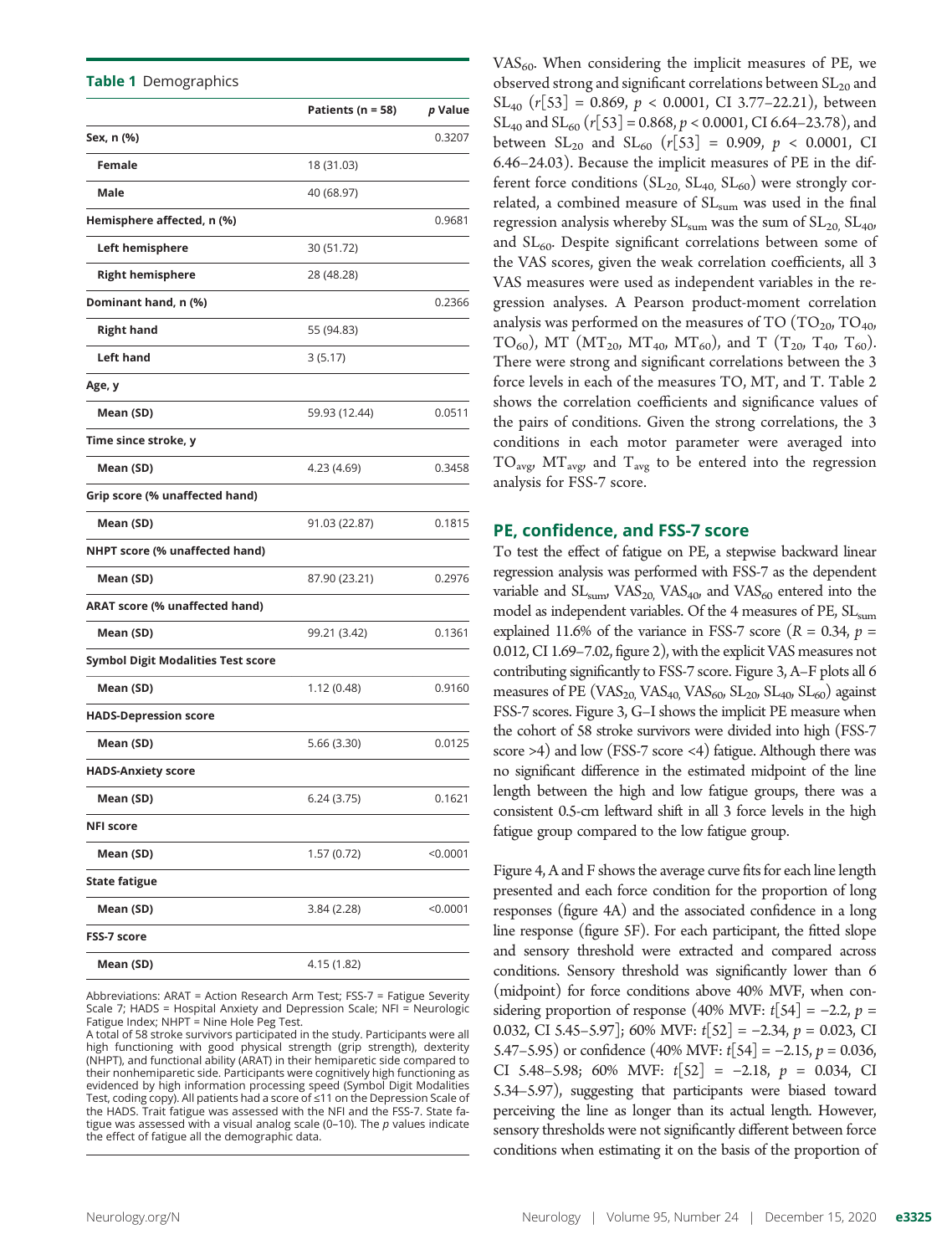**Table 2** Motor performance correlations

| <b>Correlation coefficients</b><br><b>Measures</b><br>$TO_{20}$ and $TO_{40}$<br>0.819<br>$TO_{40}$ and $TO_{60}$<br>0.884<br>$TO_{20}$ and $TO_{60}$<br>0.654<br>$MT_{20}$ and $MT_{40}$<br>0.839<br>$MT_{40}$ and $MT_{60}$<br>0.880<br>0.720<br>$MT_{20}$ and $MT_{60}$<br>0.760<br>$T_{20}$ and $T_{40}$<br>$T_{40}$ and $T_{60}$<br>0.926<br>0.713<br>$T_{20}$ and $T_{60}$ |  |          |
|----------------------------------------------------------------------------------------------------------------------------------------------------------------------------------------------------------------------------------------------------------------------------------------------------------------------------------------------------------------------------------|--|----------|
|                                                                                                                                                                                                                                                                                                                                                                                  |  | p Value  |
|                                                                                                                                                                                                                                                                                                                                                                                  |  | < 0.0001 |
|                                                                                                                                                                                                                                                                                                                                                                                  |  | < 0.0001 |
|                                                                                                                                                                                                                                                                                                                                                                                  |  | < 0.0001 |
|                                                                                                                                                                                                                                                                                                                                                                                  |  | < 0.0001 |
|                                                                                                                                                                                                                                                                                                                                                                                  |  | < 0.0001 |
|                                                                                                                                                                                                                                                                                                                                                                                  |  | < 0.0001 |
|                                                                                                                                                                                                                                                                                                                                                                                  |  | < 0.0001 |
|                                                                                                                                                                                                                                                                                                                                                                                  |  | < 0.0001 |
|                                                                                                                                                                                                                                                                                                                                                                                  |  | < 0.0001 |

Abbreviations:  $MT = length of hold; T = force variability; TO = target$ overshoot.

Shown are the correlation coefficients and significance values (p values) of the 3 measures of motor performance across the different force conditions.

response (all  $p > 0.92$ ) and confidence judgments (all  $p > 0.48$ ). Similarly, no significant difference was found between force conditions when estimating the sensory slope on the basis of proportion of response (all  $p > 0.15$ ) or on confidence report only (all  $p > 0.33$ ). We then tested whether the psychometric curve parameters correlated with the individual fatigue scores, separately for each force condition and when all conditions were pooled together. No significant correlation was found between the sensory slope and fatigue scores for any of the conditions or when all conditions were pooled together, when considering the proportion of response (all  $p > 0.14$ ) or confidence reports (all  $p$ > 0.5367), suggesting that perceptual sensibility was not affected by fatigue. A significant negative correlation was found, however, between fatigue and sensory threshold for the intermediate force condition 40% MVF, when considering both response proportion ( $r^2 = 0.11$ ,  $F = 6.61$ ,  $p = 0.01$ , CI –0.32 to –0.03) and confidence reports ( $r^2$  = 0.09, F = 5.51, p = 0.02, CI −0.29 to −0.02). A similar trend was observed when considering the proportion of response and pooling all conditions together  $(r^2 =$ 0.05,  $F = 3.17$ ,  $p = 0.08$ , CI -0.25 to 0.01). This suggests that higher fatigue scores were associated with a stronger bias toward perceiving the lines as longer than they are.

#### Motor performance, control, and FSS-7 score

To test how fatigue affected motor performance and motor control, a stepwise backward linear regression analysis was performed with FSS-7 score as the dependent variable and  $TO_{\text{avg}}$  $MT_{\text{avg}}$  and  $T_{\text{avg}}$  entered into the model as independent variables. Of the 3 measures,  $MT_{avg}$  explained 17.8% of the variance in FSS-7 score  $(R = 0.421, p < 0.001, CI 1.4–7.25, figure 5A)$ , with measures of TO and T not significantly adding to the explanatory power of the variables. Figure 5, B and C plots  $TO_{20}$ ,  $TO_{40}$ ,  $TO<sub>60</sub>, MT<sub>20</sub>, MT<sub>40</sub>, and MT<sub>60</sub> against FSS-7 score, all of which$ significantly correlated with FSS-7 individually. The measure of  $T_{20}$ , but not  $T_{40}$  and  $T_{60}$ , correlated with FSS-7 score.

#### Motor performance, control, and PE

Implicit PE  $(SL<sub>sum</sub>)$  was not explained by any of the motor performance and motor control measures. A stepwise backward linear regression analysis with explicit PE in the 20% force condition (VAS<sub>20</sub>) as the dependent variable and  $TO_{avg}$  MT<sub>avg</sub>, and Tavg as independent variables showed a small but significant contribution of  $MT_{avg}$  to VAS<sub>20</sub> (R = 0.306, p = 0.021, CI –0.11 to 4.15) explaining 9.4% of the variance (figure 5D). Similarly, 15.9% of the variance in  $VAS_{40}$  was explained by a combined measure of  $MT_{avg}$  and  $TO_{avg}$  ( $R = 0.399$ ,  $p = 0.014$  and 0.004, CI −0.34 to 8.24, figure 5E), and Tavg explained 9.9% of the variance in VAS<sub>60</sub> ( $R = 0.315$ ,  $p = 0.017$ , CI 5.77–11.61, figure 5F).

#### State fatigue, motor performance, motor control, and PE

All the above tests were performed with state fatigue as the dependent variable, and none of the measures of PE and motor measures explained the variance in state fatigue.

## **Discussion**

In this cross-sectional, observational study of 58 chronic, first time, nondepressed, mildly impaired stroke survivors, we show a significant relationship between fatigue and PE. In the absence of prior exertion, higher self-reported trait fatigue can be explained by a higher level of implicit PE observed during a physical task, while self-efficacy measures accurately reflected perceptual performance regardless of fatigue levels. We also show that explicit measure of PE fails to explain trait fatigue. Behaviorally, prolonged motor output indexed by longer sustained target forces was associated with high fatigue levels. Prolonged time above target and greater force than required were related to higher explicit PE in the low and medium force conditions. In the high

Figure 2 Effect of implicit PE on FSS-7



The combined measure of implicit perceived effort (PE) number of lines reported as long (SL<sub>sum</sub>; y-axis) is plotted against Fatigue Severity Scale 7 (FSS-7) score (x-axis). A significant correlation is seen between the 2 variables. VAS = visual analog scale.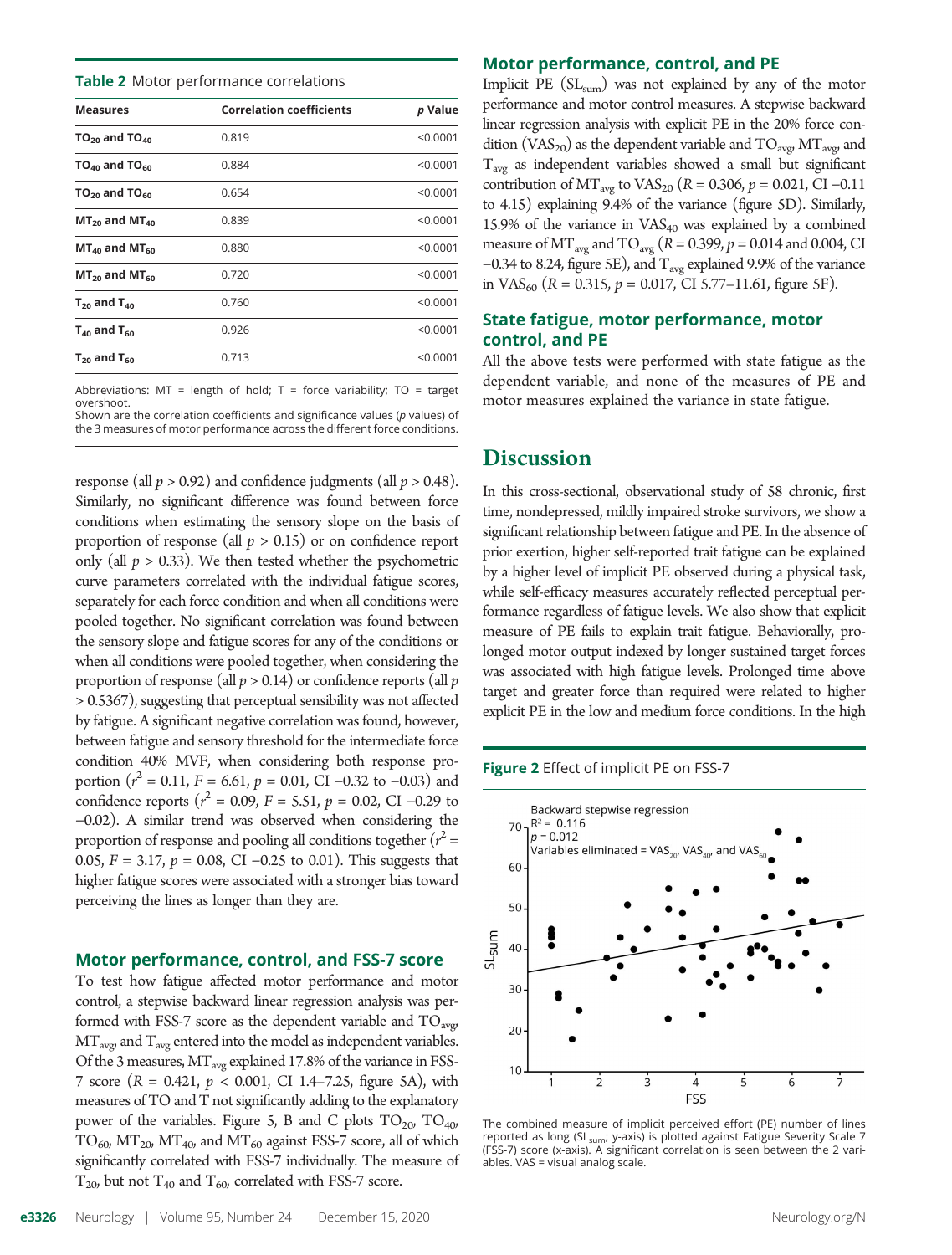Figure 3 Implicit and explicit PE



Measures of (A–C) implicit perceived effort (PE) and (D–F) explicit PE are plotted against Fatigue Severity Scale 7 scores (FSS-7; x-axis). There is a significant positive correlation between SL<sub>20,</sub> SL<sub>40</sub> and SL<sub>60</sub> and FSS, with SL<sub>20,</sub> and SL<sub>40</sub> reaching statistical significance. There is also a statistically significant correlation between VAS<sub>20</sub> and FSS-7 score but not in the higher force conditions. In this figure, the percent of participants (y-axis) who reported a given line length to be long is plotted against each line length (x-axis) presented during the implicit PE task (G-I) in the 3 different force conditions (20%, 40%, and 60% maximum voluntary force [MVF]). Red line represents the fatigue group with score >4 (n = 32); black line represents the fatigue group with score <4 (n = 22). Estimated midpoint of a 12-cm line is shifted to the left by 0.5 cm in all 3 force levels in the high fatigue group (red line) compared to low fatigue group (black line). CC = correlation coefficient; SL = number of lines reported as long; VAS = visual analog scale.

force condition, greater PE was associated with higher T during the task. The measure of state fatigue was not explained by either altered PE or altered motor control and performance.

Fatigue in the chronic phase after stroke is related to lower motor cortex excitability and poor attention and is independent of motor weakness, lesion location, or biological markers of fatigue such as inflammation. $1,21,22$  On the basis of this wide range of findings in PSF, we proposed a framework wherein sensory information is incorrectly gated, possibly due to poor sensory predictions, leading to altered perception. Altered perception, specifically altered perception of effort in the context of motor actions, underpins PSF.<sup>2</sup> Here, we show that the greater the fatigue in stroke survivors is, the higher the effort in

a motor task is, despite individual calibration of task related force. This suggests, for the same proportional afferent input from the contracting muscle, that there is a greater sensory prediction error, giving rise to higher sense of effort in the individuals with high fatigue. An explanation of how PE is the psychophysical output of sensory prediction error is given elsewhere.<sup>2</sup> Inaccurate sensory predictions and PE have been extensively studied in schizophrenia, in which a lack of effort in relation to movement leads patients to attribute movement to external control.<sup>23</sup> The almost complete lack of predictions in schizophrenia has been shown to drive this sense of external control, by near abolition of  $PE<sup>24,25</sup>$  A similar fundamental framework of PE and sensory predictions can explain the result of higher PE. We propose that higher PE is driven by decreased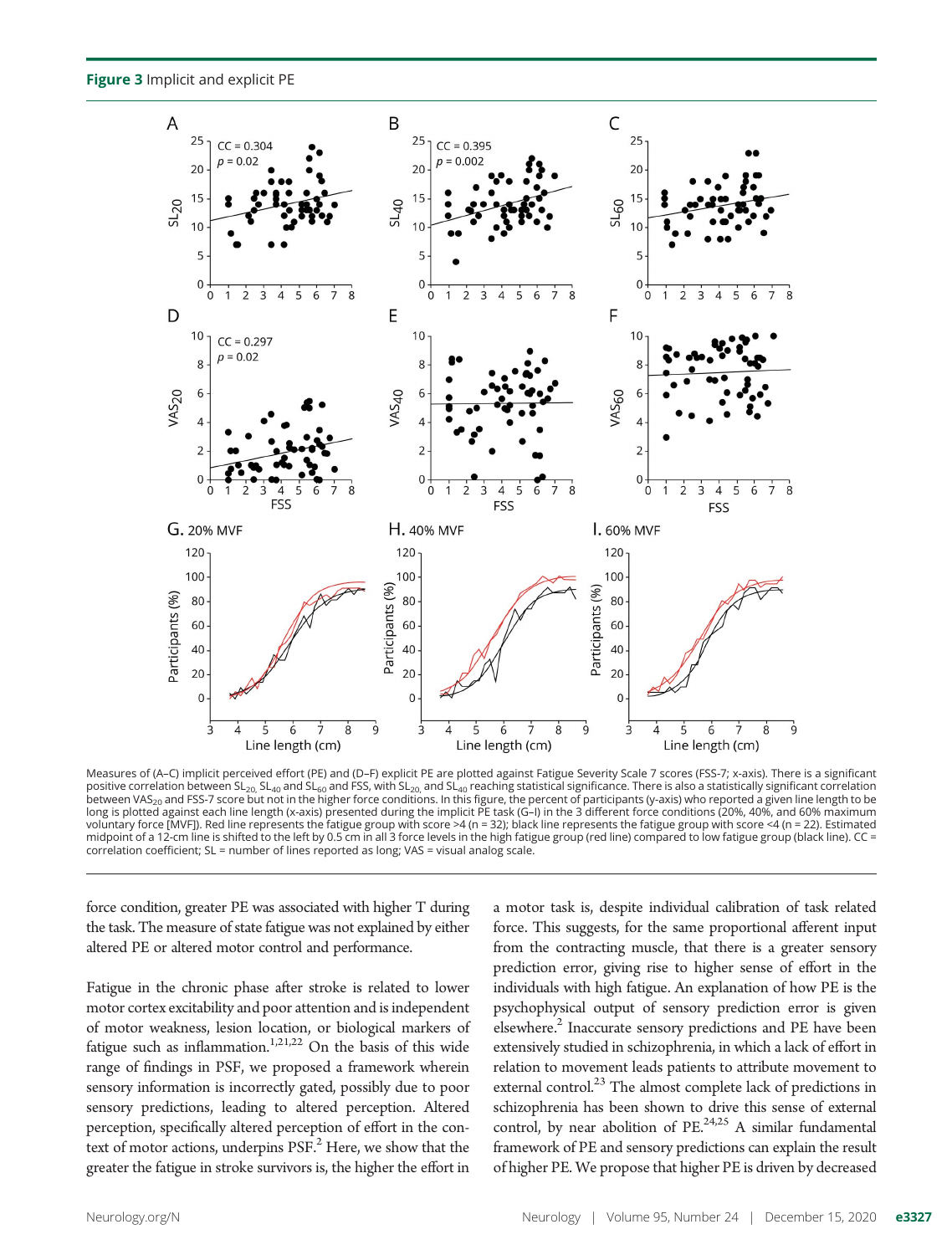Figure 4 Effort perception and confidence



Fitting of the psychometric curve for the line length discrimination task based on (A–E) response choice and (F–J) confidence ratings in each effort condition (dark gray = 20% maximum voluntary force [MVF]; medium gray = 40% MVF; light gray = 60% MVF). (A and F) Average fitted psychometric curve between presented line length and proportion of long responses or rescaled confidence ratings across participants. Each fit was performed separately for each force condition and each participant. (B, D, G, and I) Violin plots of the obtained fit parameters corresponding to the (B and G) sensory threshold and (D and I) sensory slope on the basis of (B–D) proportion of response or (G–I) confidence judgments for each condition. Black circle represents the population mean. (C, E, H, and J) Correlation results between Fatigue Severity Scale (FSS) scores and psychometric curve parameters according to (C and E) response choice or (H and J) confidence ratings for each effort condition. Significant correlations are indicated by a plain line.

gain on (less precise) sensory predictions as opposed to a lack of predictions seen in schizophrenia. Both explicit and implicit measures of PE correlated with trait fatigue in the lowest force level. However, in higher force levels, only implicit PE correlated with trait fatigue. A possible explanation is that explicit PE is not subject to response bias when the task is relatively easy, but with greater difficulty, response bias invalidates the measure of explicit PE. A second possible explanation is that the inability to consciously access accurate interoceptive information during high-effort activity in itself may drive the feeling of fatigue.

An interesting yet counterintuitive finding in this study is the significantly higher force levels and hold times exerted by those with high fatigue during the task. It is unclear why one must exert higher force when reporting high levels of fatigue. A possible explanation could be that those with higher fatigue have less precise sensory predictions, and hence, to ensure successful task completion, they exert greater force than required. Exerting greater force, and for longer, results in higher PE, as shown here in the low and medium force conditions. A recent study investigating the relationship between force and PE demonstrates that PE is not simply a function of metabolic cost. PE is a

reflection of several movement-related cost parameters, of which time is a major driver i.e., the longer the motor performance, the higher the PE.<sup>26,27</sup> Therefore, greater PE seen in this study could result from prolonged grip that is driven by poor sensory predictions. Such altered motor performance in fatigue has previously been reported in patients with cancer fatigue.<sup>28</sup> Cancer survivors with high fatigue, not under medication, tended to opt for more high effort trials in an effort-based choice task. These results, taken together with the current study, point to a disease-independent motor behavior trait in high fatigue.

The corticospinal tract (CST) can be directly affected by stroke, and a question that arises is whether changes in output pathways may directly affect PE. First, in this study, we excluded those with moderate to severe muscle weakness, thereby ensuring minimal changes in CST and that any differences were similar across high and low fatigue. Despite this exclusion criterion, there is still a possibility of alterations in CST playing a role in driving greater force and longer holds in the grip task. Force variability is a measure of motor control and is consistently altered in those with stroke. $29$  In the current study, T does not explain the difference in PE in both the low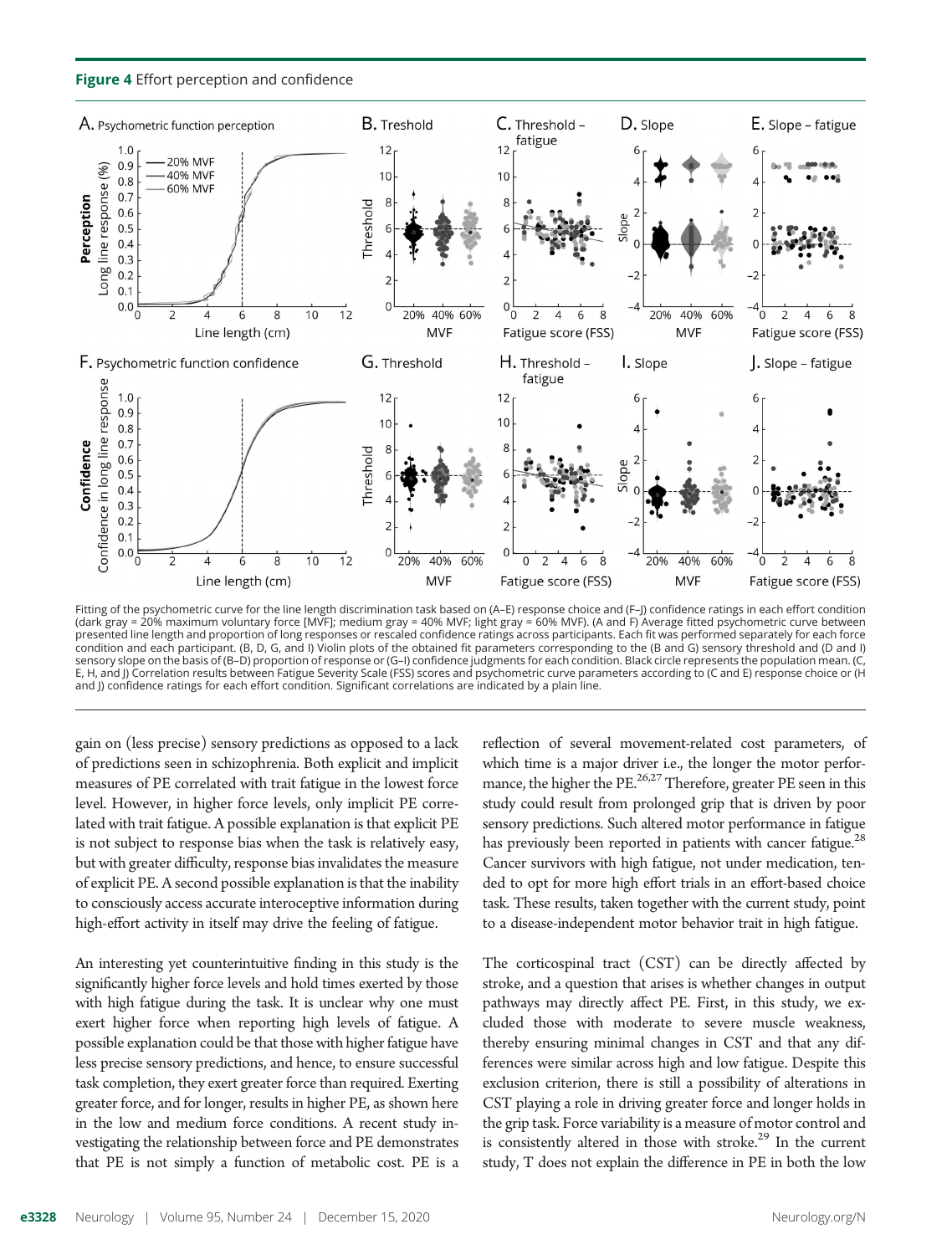Figure 5 Motor performance and motor control



Combined measure of time (seconds) above target (MT<sub>avg</sub>, y-axis) is plotted against Fatigue Severity Scale (FSS; xaxis). A small but significant correlation is seen between the 2 variables. In this figure, we plot  $TO_{20}$ ,  $TO_{40}$ , TO<sub>60</sub>, MT<sub>20</sub>, MT<sub>40</sub>, and MT<sub>60</sub> in the isometric hold task. Maximum time in seconds (MT; left) and target overshoot (TO) as percent maximum voluntary force (MVF; right) are plotted against FSS scores (x-axis). There is a statistically significant positive correlation between fatigue and both parameters of motor performance in all 3 force conditions. The relationship between explicit perceived effort<br>(VAS<sub>20</sub>, VAS<sub>40</sub> and VAS<sub>60</sub>) is plotted against parameters of motor performance (MT<sub>avg</sub> and TO<sub>avg</sub>) and motor<br>control (T<sub>avg</sub>). VAS<sub>20</sub> and VAS<sub>40</sub> are partially explained by regressors of motor performance, time above target ( $\dot{MT}_{avg}$ ) and target overshoot  $(TO<sub>avg</sub>)$ , while VAS<sub>60</sub> is partially explained by measure of motor control–force variability  $(T_{avg})$ . VAS = visual analog scale.

and middle force conditions, suggesting that PE cannot be directly attributed to changes in efferent output pathways. However, in the high force condition, we see that greater T explains higher fatigue. This suggests that perception of effort is possibly informed by different movement parameters in the low force conditions compared to the high force conditions.

The results of the current study do not allow further elaboration. However, it would suffice to say that future studies into perception and PSF must carefully differentiate between high- and loweffort tasks. Establishing direction of causality between PE and fatigue is paramount if meaningful treatments are to be developed. As with many chronic symptoms, it is very difficult to establish the order of appearance of the various changes seen in performance and perception related to fatigue. A pertinent question that arises is whether fatigue can result in higher PE. The answer is invariably yes. However, the methodology used to capture fatigue may give us some room for nuanced interpretation of the current results. Trait and state measures of fatigue capture 2 very different phenomena. As with all affective measures, trait measures capture a more stable state of being, while state measures capture the momentary state of being. Trait measures may be influenced by state measures and vice versa. However, in this study, all performance and perceptual measures were performed at a single point in time, leading to state fatigue not always reflecting the trait measure. What this means is, in some patients, despite experiencing high levels of fatigue over a certain period of time past, the momentary state during performance of the laboratory tests was different. Here, it is a reasonable assumption that immediate perception and performance are

likely to be influenced by the state of the being at that moment, i.e., by the state measure of fatigue, not the trait measure. The lack of a significant relationship between state fatigue and measures of perception and performance suggests that fatigue may not be driving perception and performance. However, to definitively establish that altered perception may drive fatigue, one must alter perception to see if a change in fatigue is observed. Future intervention paradigms must track perception to identify whether any change seen in fatigue is driven by altered perception.

The relationship between PSF and PE has been studied in a well-defined group, which limits its generalizability. However, we would consider this a strength of the study also in that it gives us a clearer picture of primary fatigue and its mechanisms. Future studies must include both depressed and nondepressed patients. The number of trials in each force–line length condition could be viewed as a limitation. Despite the 24 different line lengths, the estimated line length measure required participants to divide them into 2 categories: short or long. Therefore, there were 12 trials in the short category and 12 in the long category. Because the response required was 1 of 2 and not 12, for the estimated line length measure, effectively there were 12 repetitions in each force–line length combination. We chose not to have the exact line length for 12 repetitions because this could have resulted in a learning effect. Having any more than 12 in each condition would have considerably lengthened the protocol, resulting in fatigability playing a role in the results. The handgrip task was relatively simple with very little performance variability; hence, 12 trials were deemed sufficient for a representative average for each condition.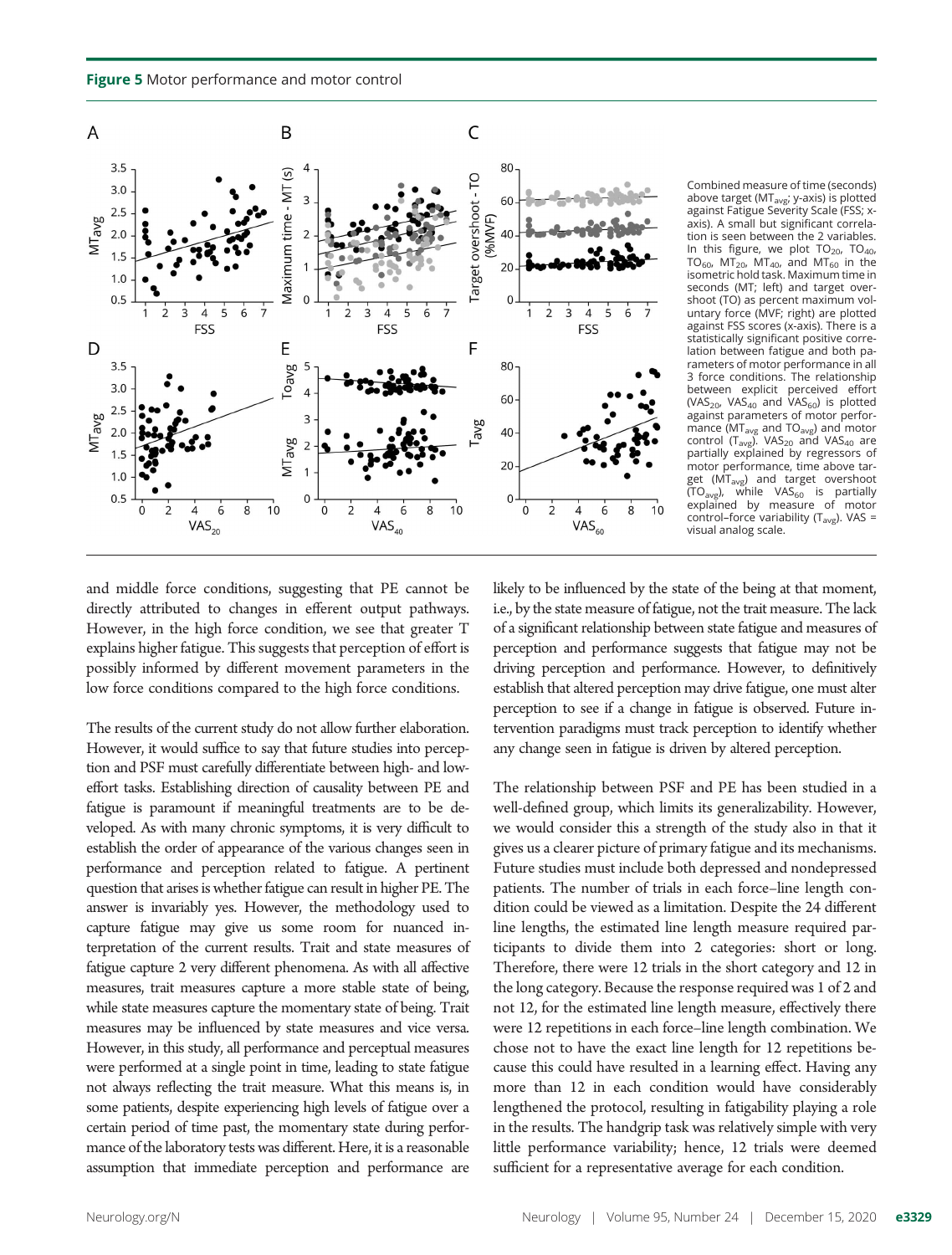For the metacognitive measure of confidence, however, we used a continuous VAS scale of 0 to 10, and there could, in theory, be 24 different confidence levels for the 24 different line lengths. Hence, we must consider the experimental study design to have only 1 repetition of each force–line length combination for the confidence measure. The confidence data should therefore be interpreted cautiously.

We show that high implicit PE explains high PSF, possibly mediated by changes in motor performance. We also show that altered perception is not accompanied by reduction in self-efficacy. These results add strength to the idea that fatigue is driven predominantly by perceptual changes underpinned by sensory disturbances and that treatments must focus on modifying sensory processing and perception.

#### Acknowledgment

The authors thank Paul Hammond for the technical support he provided for this project.

#### Study funding

This study was funded by the Wellcome Trust 202346/Z/16/Z.

#### **Disclosure**

The authors report no disclosures relevant to the manuscript. Go to [Neurology.org/N](https://n.neurology.org/lookup/doi/10.1212/WNL.0000000000010985) for full disclosures.

#### Publication history

Received by Neurology November 25, 2019. Accepted in final form August 3, 2020.

#### **Appendix Authors**

| Name                                    | Location                                                                              | Contribution                                                                                                                     |
|-----------------------------------------|---------------------------------------------------------------------------------------|----------------------------------------------------------------------------------------------------------------------------------|
| William De<br>Doncker, MSc              | Institute of Neurology,<br>UCL, London, UK                                            | Patient recruitment,<br>patient screening, task<br>scripting, data collection,<br>writing and critical<br>revision of manuscript |
| Lucie Charles,<br><b>PhD</b>            | Institute of Cognitive<br>Neuroscience, UCL,<br>London, UK                            | Confidence data analysis<br>and execution, critical<br>revision of manuscript                                                    |
| Sasha<br>Ondobaka,<br><b>PhD</b>        | Institute of Neurology/<br>Institute of Cognitive<br>Neuroscience, UCL,<br>London, UK | Task scripting, critical<br>revision of manuscript                                                                               |
| Annapoorna<br>Kuppuswamy,<br><b>PhD</b> | Institute of Neurology,<br>UCL, London, UK                                            | Study design, data analysis<br>planning and execution,<br>writing and critical revision<br>of manuscript                         |

#### References

- 1. De Doncker W, Dantzer R, Ormstad H, Kuppuswamy A. Mechanisms of poststroke fatigue. J Neurol Neurosurg Psychiatry 2018;89:287–293.
- 2. Kuppuswamy A. The fatigue conundrum. Brain 2017;140:2240–2245.
- 3. Slobounov S, Hallett M, Newell KM. Perceived effort in force production as reflected in motor-related cortical potentials. Clin Neurophysiol 2004;115: 2391–2402.
- 4. Salamone JD, Yohn SE, López-Cruz L, Miguel NS, Correa M. Activational and effortrelated aspects of motivation: neural mechanisms and implications for psychopathology. Brain 2016;139:1325–1347.
- 5. de Morree HM, Klein C, Marcora SM. Perception of effort reflects central motor command during movement execution. Psychophysiology 2012;49: 1242–1253.
- 6. Lafargue G, Paillard J, Lamarre Y, Sirigu A. Production and perception of grip force without proprioception: is there a sense of effort in deafferented subjects? Eur J Neurosci 2003;17:2741–2749.
- 7. Zénon A, Sidibé M, Olivier E. Disrupting the supplementary motor area makes physical effort appear less effortful. J Neurosci 2015;35:8737–8744.
- 8. Gandevia SC. The perception of motor commands or effort during muscular paralysis. Brain J Neurol 1982;105:151–159.
- 9. Luu BL, Day BL, Cole JD, Fitzpatrick RC. The fusimotor and reafferent origin of the sense of force and weight. J Physiol 2011;589:3135–3147.
- 10. Scotland S, Adamo DE, Martin BJ. Sense of effort revisited: relative contributions of sensory feedback and efferent copy. Neurosci Lett 2014;561:208–212.
- 11. Brown H, Adams RA, Parees I, Edwards M, Friston K. Active inference, sensory attenuation and illusions. Cogn Process 2013;14:411–427.
- 12. Seth AK, Friston KJ. Active interoceptive inference and the emotional brain. Philos Trans R Soc Lond B Biol Sci 2016;371:1708.
- 13. Jones PR, Moore DR, Shub DE, Amitay S. The role of response bias in perceptual learning. J Exp Psychol Learn Mem Cogn 2015;41:1456–1470.
- 14. Moore TM, Picou EM. A potential bias in subjective ratings of mental effort. J Speech Lang Hear Res 2018;61:2405–2421.
- 15. Crosby GA, Munshi S, Karat AS, Worthington E, Lincoln NB. Fatigue after stroke: frequency and effect on daily life. Disabil Rehabil 2012;34:633–637.
- 16. Walsh ME, Galvin R, Loughnane C, Macey C, Horgan NF. Factors associated with community reintegration in the first year after stroke: a qualitative meta-synthesis. Disabil Rehabil 2015;37:1599–1608.
- 17. Proffitt DR, Stefanucci J, Banton T, Epstein W. The role of effort in perceiving distance. Psychol Sci 2003;14:106–112.
- 18. Clark EV, Ward NS, Kuppuswamy A. Prior physical exertion modulates allocentric distance perception: a demonstration of task-irrelevant cross-modal transfer. Exp Brain Res 2016;234:2363–2367.
- 19. Mills RJ, Pallant JF, Koufali M, et al. Validation of the Neurological Fatigue Index for Stroke (NFI-Stroke). Health Qual Life Outcomes 2012;10:51.
- 20. Johansson S, Kottorp A, Lee KA, Gay CL, Lerdal A. Can the Fatigue Severity Scale 7 item version be used across different patient populations as a generic fatigue measure: a comparative study using a Rasch model approach. Health Qual Life Outcomes 2014; 12:24.
- 21. Kuppuswamy A, Clark EV, Turner IF, Rothwell JC, Ward NS. Post-stroke fatigue: a deficit in corticomotor excitability? Brain J Neurol 2015;138:136–148.
- 22. Radman N, Staub F, Aboulafia-Brakha T, Berney A, Bogousslavsky J, Annoni JM. Poststroke fatigue following minor infarcts: a prospective study. Neurology 2012;79: 1422–1427.
- 23. Lafargue G, Franck N. Effort awareness and sense of volition in schizophrenia. Conscious Cogn 2009;18:277–289.
- 24. Frith CD, Done DJ. Experiences of alien control in schizophrenia reflect a disorder in the central monitoring of action. Psychol Med 1989;19:359–363.
- 25. Lafargue G, Franck N, Sirigu A. Sense of motor effort in patients with schizophrenia. Cortex 2006;42:711–719.
- 26. Morel P, Ulbrich P, Gail A. What makes a reach movement effortful? Physical effort discounting supports common minimization principles in decision making and motor control. PLoS Biol 2017;15:e2001323.
- 27. Cos I. Perceived effort for motor control and decision-making. PLoS Biol 2017;15:e2002885. 28. Lacourt TE, Vichaya EG, Escalante C, et al. An effort expenditure perspective on
- cancer-related fatigue. Psychoneuroendocrinology 2018;96:109–117.
- 29. Kang N, Cauraugh JH. Force control in chronic stroke. Neurosci Biobehav Rev 2015; 52:38–48.